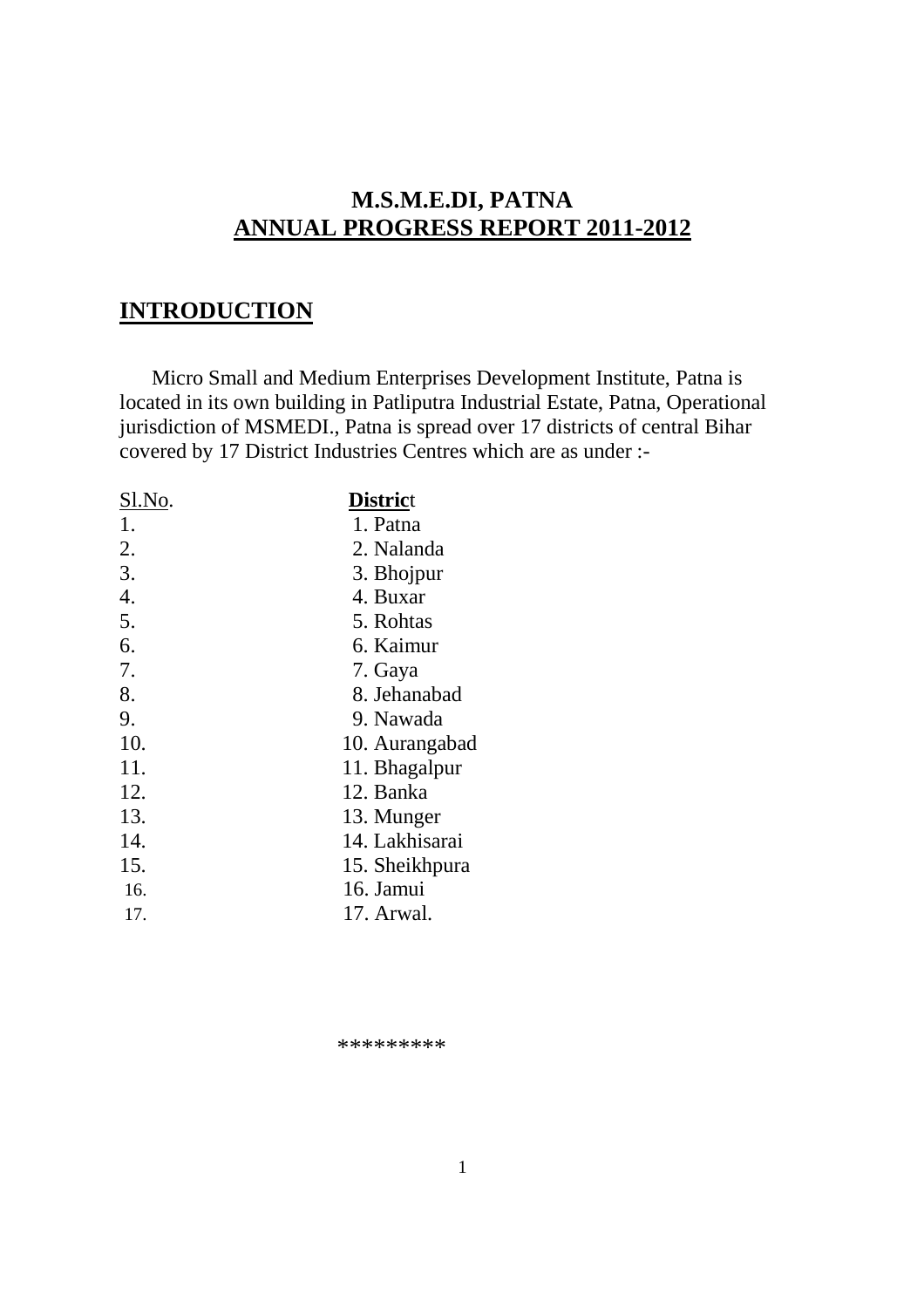#### **OBJECTIVE**

 MSMEDI, Patna is working with prime objective of balanced and sustained growth of MSME units as enumerated in the new Industrial Policy of the Government of India. With this objective in view, this Institute works in close coordination with State Government, banks, Financial institutions and other development Institutions engaged in the development of micro, small and medium enterprises in the State.

 MSMEDI, Patna renders Managerial, Economic & Technical assistance to prospective entrepreneurs as well as existing entrepreneurs. With a view to develop skill and entrepreneurship in the area, various types of product-cumprocess oriented ESDP & EDP courses are conducted in different districts within operational jurisdiction of this institute from time to time. To provide Managerial expertise to the MSME units, Institute is organizing various MDPs.

 MSMEDI, Patna has its own computer centre which has been imparting training on various topics in the field of Computer and information technology and contributing in enriching the skilled human resources in the State and alleviating unemployment problem of the State in turn.

\*\*\*\*\*\*\*\*\*\*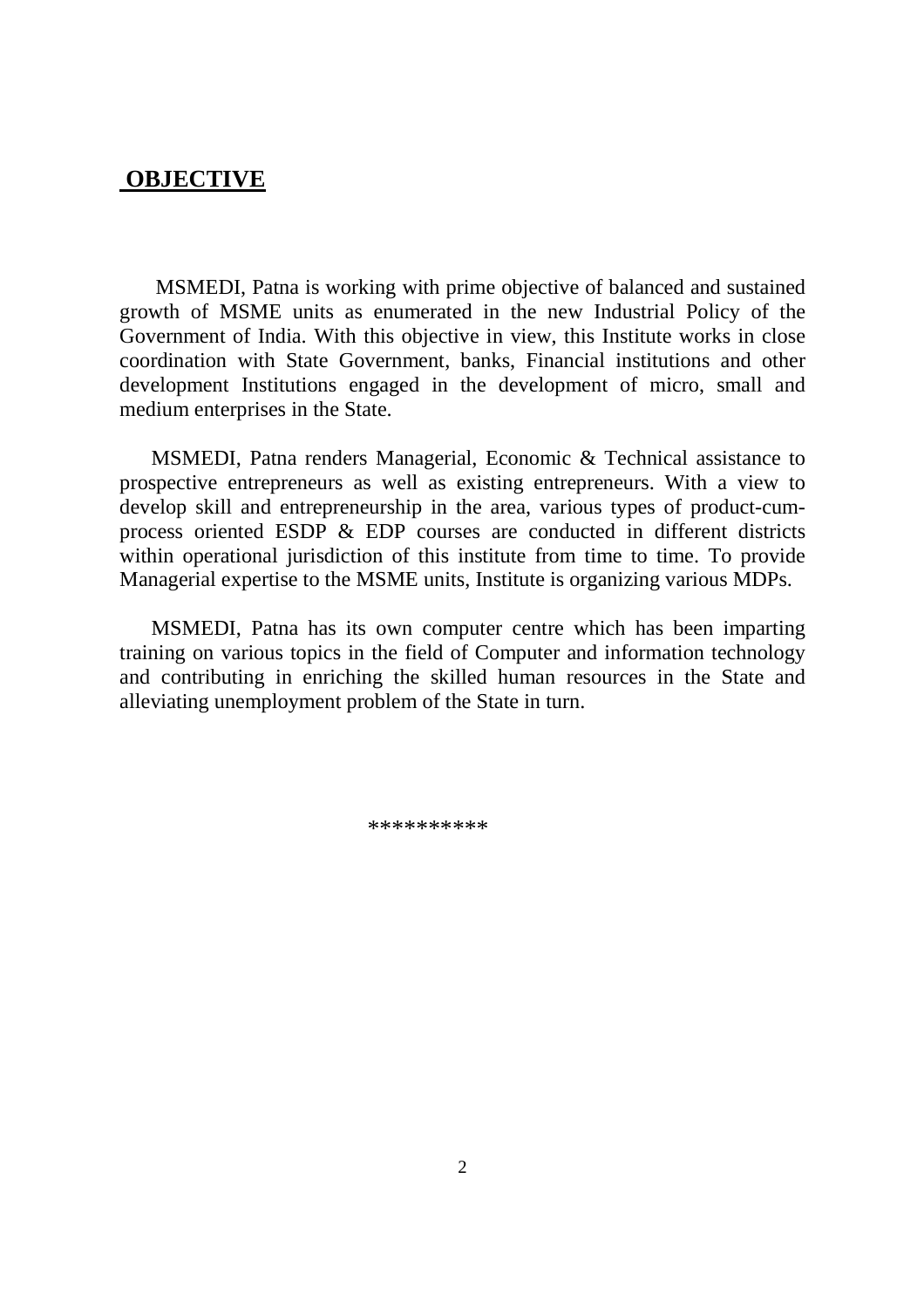# SUMMARY OF WORK DONE

#### **1.WORKSHOP AND LABORATORY SERVICES PROVIDED**

 Common Facility Workshop attached to MSMEDI, Patna provides common facility services to micro, small & medium enterprises in different fields. The workshop is equipped with machines such as HMT Lathe, Milling machine, Hydraulic grinder, besides; it has got tool cutting grinder and power hacksaw as well. One EDM machine was also installed in March, 2001 for training and job servicing purpose. In Electrical workshop, MSME-DI, Patna has obtained several measuring instruments and tools as well as coil winding machine.

 Various CRASH Training programmes have been organized during the current financial year in the Electrical workshop, in which an amount of Rs.8.313/- was realized as revenue.

 During 2011-12 Skill Development Training was imparted in the Common Facility Workshop in the trades of machine shop practice, welding and Electric shop practice. During the year 48 candidates were admitted for training in 6 batches in different trades of 6 months duration each. Workshop earned a revenue of Rs.23.700/- by way of course fee for SDP regular course.

 The common Facility Workshop earned revenue of Rs.78,100/- by undertaking job work. Thus the common Facility workshop earned total revenue of Rs.1,10,113/- only. During the year, 89 job work undertaken by the workshop by benefiting 52 units.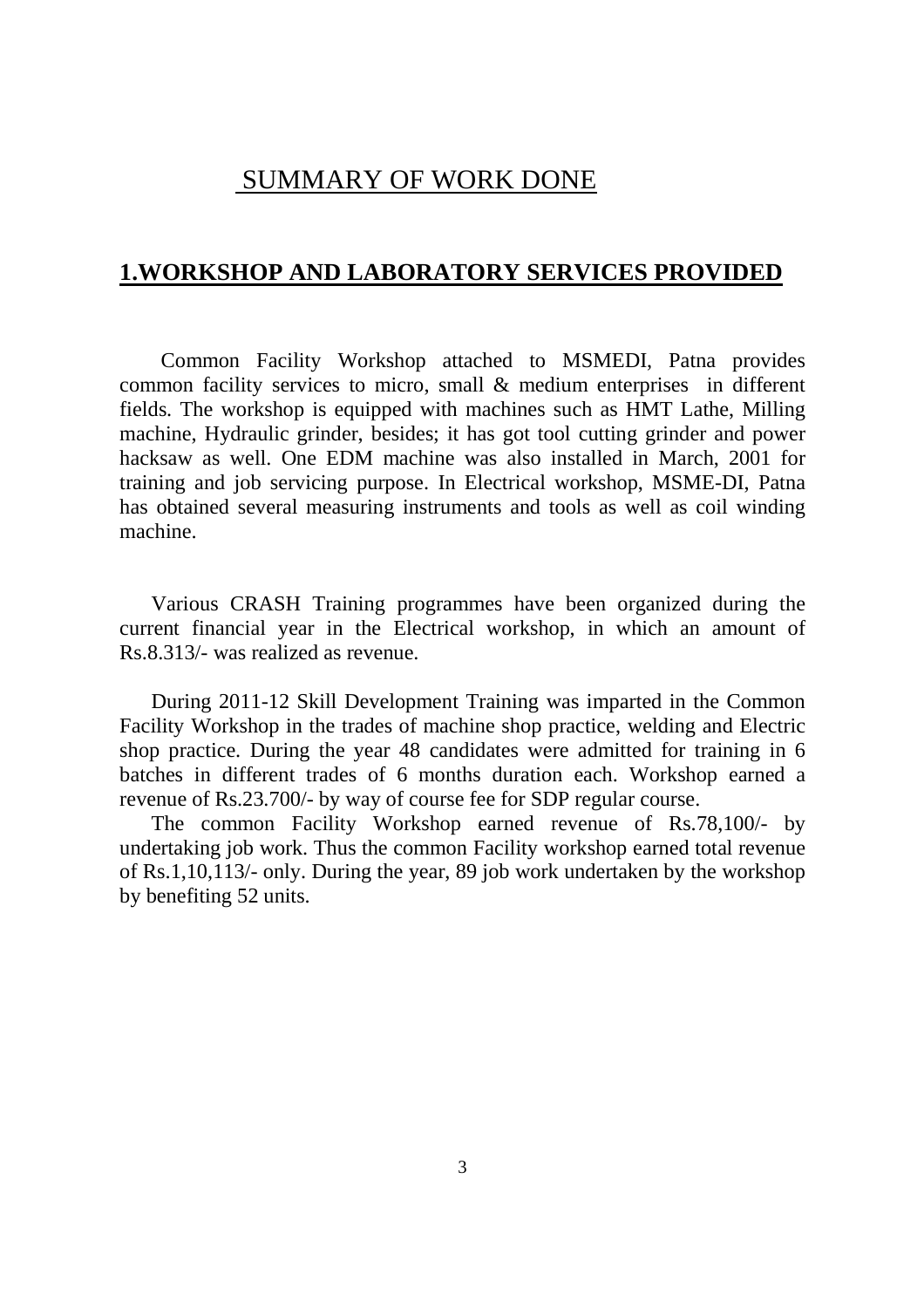# 2**. TRAINING, SEMINARS, MEETING CONDUCTED :-**

This Institute conducts various programmes as per the local requirements and trends. Specialized skill oriented and process-cum-product oriented ESDP & EDP are conducted to motivate entrepreneurs to set up industrial and service enterprises. Educational programmes on ISO-9000/TQM, WTO, Energy Conservation, Waste Minimization and cleaner production are also organized to make the entrepreneurs aware on the areas.

During the year 2011-12, this Institute conducted following trainings/ programmes/activities –

| <b>Sl. No.</b> | <b>Training Programme</b>                                                  | Nos. |
|----------------|----------------------------------------------------------------------------|------|
| 1              | <b>Skill Development Training</b>                                          | 06   |
| $\overline{2}$ | <b>EDP</b>                                                                 | 13   |
| 3              | <b>ESDP</b>                                                                | 69   |
| 4              | <b>Management Development Programme</b>                                    | 15   |
| 5              | <b>Motivational Campaign</b>                                               | 70   |
| 6              | Crash course training by Electrical Workshop                               | 01   |
| 7              | <b>BSDP</b>                                                                | 04   |
| 8              | Sensitization programme on Bar-Coding                                      | 02   |
| 9              | <b>Cluster Undertaken</b>                                                  | 02   |
| 10             | Packaging for Export                                                       | 01   |
| 11             | State Level Committee meeting for rehabilitation of Sick<br>Units convened | 03   |
| 12             | 1-Day Sensitization programme on IPRs                                      | 02   |
| 13             | <b>ESDP</b> on Bio-Technology                                              | 01   |
| 14             | No. of ISO-9000 reimbursed cases                                           | 01   |
| 15             | No. of Bar Coding reimbursed cases                                         | 01   |

\*\*\*\*\*\*\*\*\*\*\*\*\*\*\*\*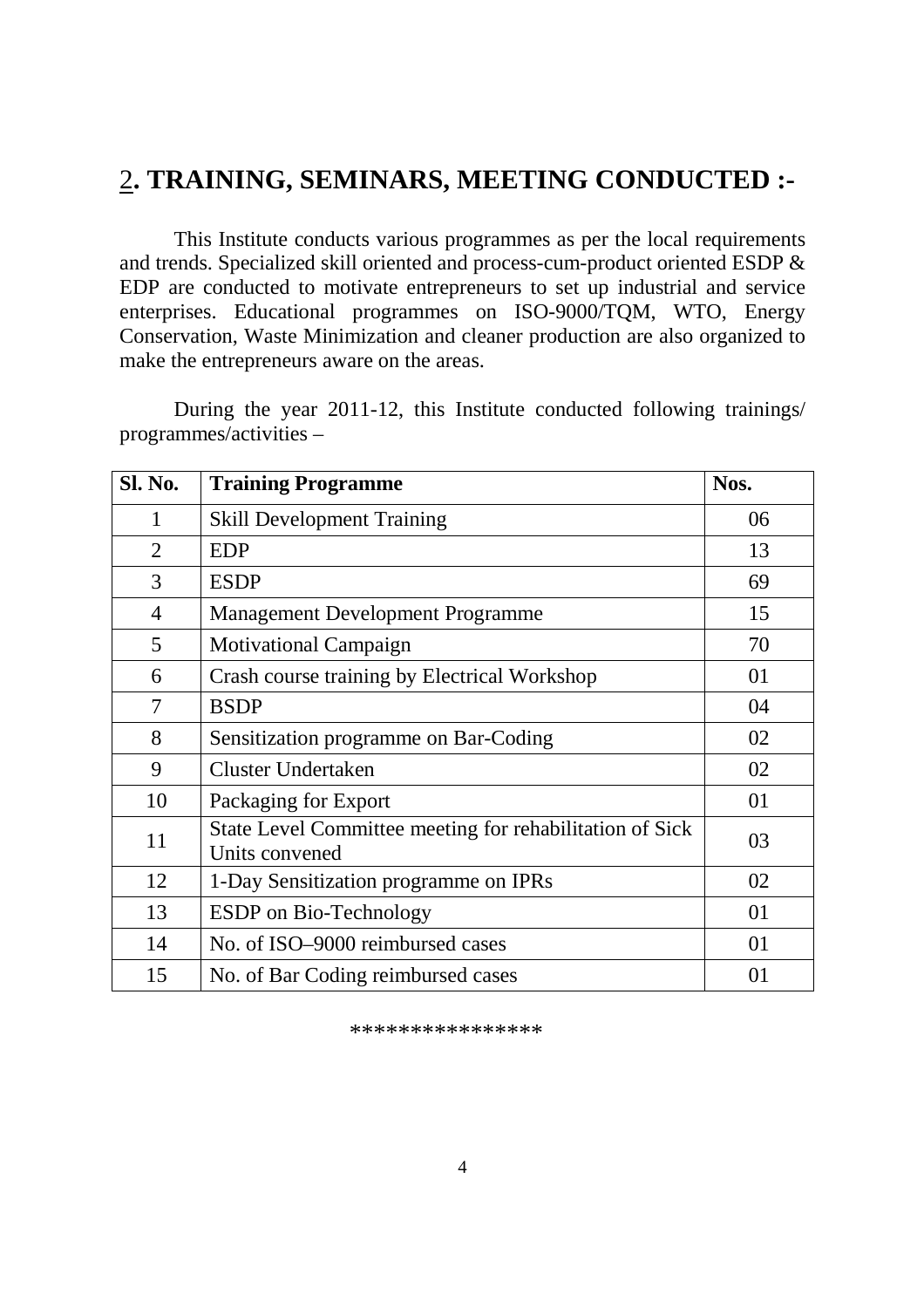# **3. Technical schemes prepared by the Institute**

 This Institute prepared and updated the technical reports and project profiles on the topic given below:

#### **(A) New Project Profiles**

- 1. Ceiling Fan
- 2. Electrical House Wiring
- 3. Building Bricks (VSBK Technology)
- 4. Potato Wafers

#### **(B) Updated Project Profiles**

- 1. Rice Milling
- 2. Salted Hajmi Tablet
- 3. Hydrated Lime
- 4. Flooring Tiles (Cement Mosaic Tiles)
- 5. Plaster Board

#### **(C) Status Report**

- 1. Cast Iron Foundary
- 2. GLS Lamp and CFL

#### **(D) Detailed Project Report**

1. Steel Ingot

#### **(E) Directory**

 1. Directory of Electrical and Electronic MSMEs under the jurisdiction of MEME-DI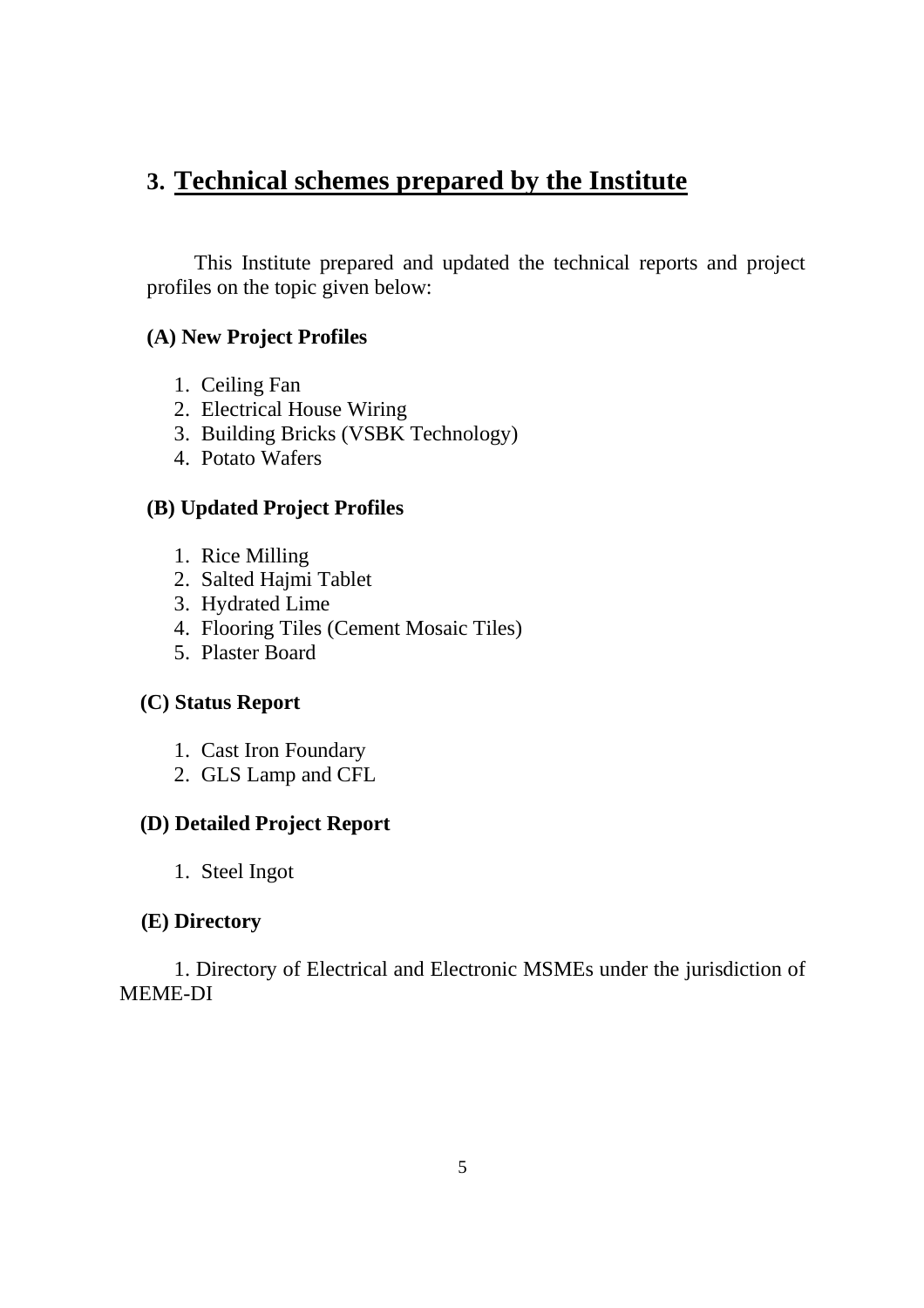# **4. Consultancy Services provided**

 During the current year over 3500 prospective and existing entrepreneurs were provided with technical, economic, marketing and management consultancy.

# **5. Management Development programme**

 This Institute conducted 15 Management Development programme during the current year. Altogether 360 candidates were trained in the Management Development Programme. This Institute earned a revenue of Rs.91,200/- by way of fee, collected from M.D.P. trainees.

# **6. Entrepreneurship Development Programme**

This Institute conducted 13 EDPs, 69 ESDPs and 04 BSDP courses at various places under its operational jurisdiction during the current year. Altogether 2172 candidates were trained in the Entrepreneurship Development Programme and Entrepreneurship-cum-Skill Development Programme. This Institute earned revenue of Rs.24,250/- by way of fee collected from EDP trainees, and Rs.40,500/- by way of fee collected from ESDP trainees. Besides this, one ESDP on Biotechnology was also organized during the year in which 51 participants undergone training and an amount of Rs.8,800/- was collected towards course fee.

# **7. Business Skill Development Programme**

 This Institute conducted 04 Business Skill Development Programme in 03 different technical institutions during current year. Altogether 114 candidates were trained in the course in which an amount of Rs.3,98,846/ was incurred as expenditure.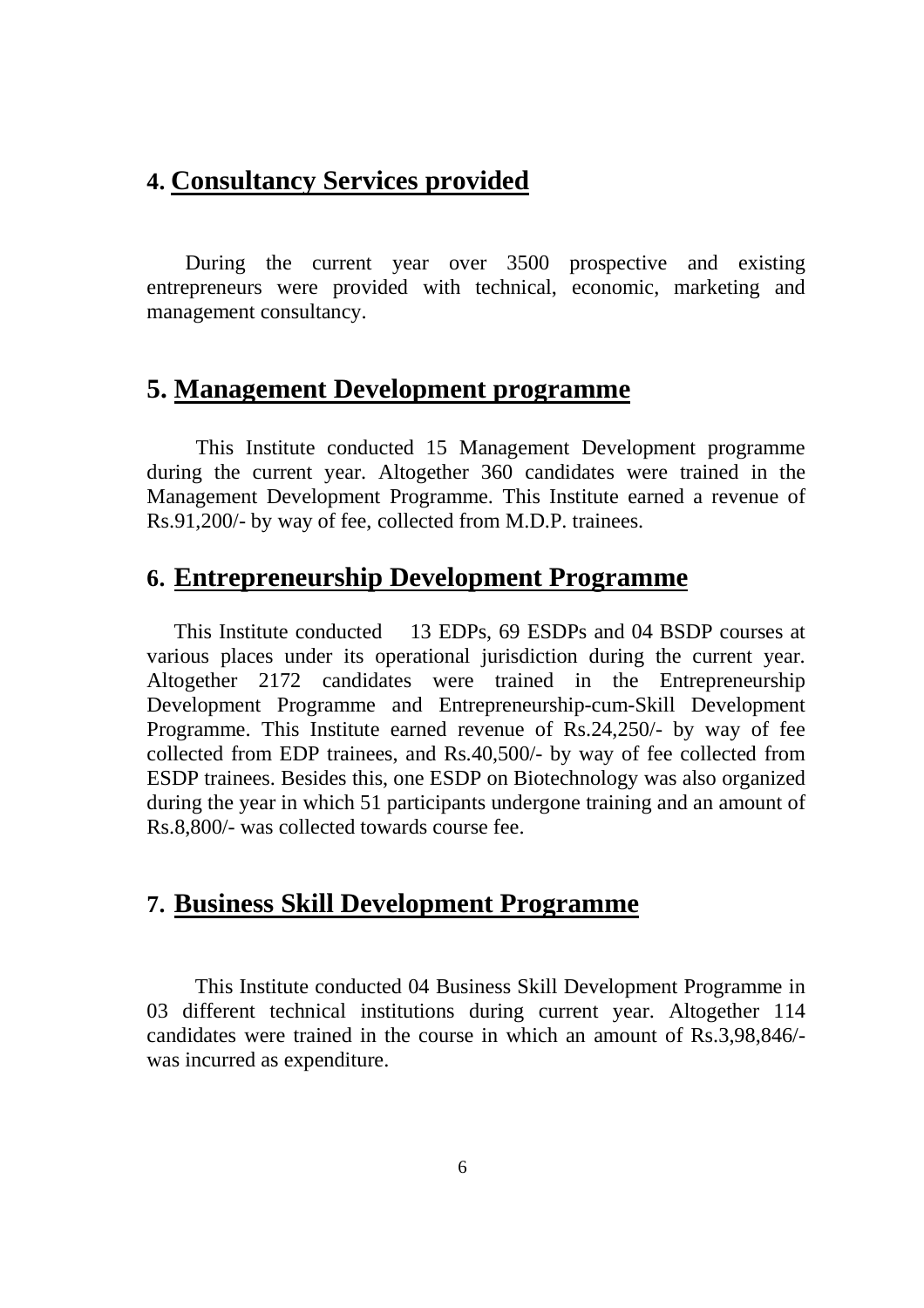# **8. Motivational campaign**

 This Institute conducted 70 Motivational Campaign under its operational jurisdiction during the current year. Altogether more than 4,921 prospective entrepreneurs participated in this Motivational campaign.

# **9. Report prepared.**

# **(a) State Profile :-**

State Profile comprising information on existing resources and infrastructure along with list of prospective industries in the state was updated during the year.

# **(b) District Industrial Potentiality Survey Reports :**-

During the current year this institute conducted District Industrial Potentiality Survey of the Buxarr district and prepared the report.

#### **(c) Cluster Development**

 At the instance of DC (MSME) two clusters has been taken up. First one is GLS Lamp cluster at Patna City and second one is Footwear Industries cluster at Patna City. Two officers from this Institute designated as cluster development executive are working in accordance with the action plan.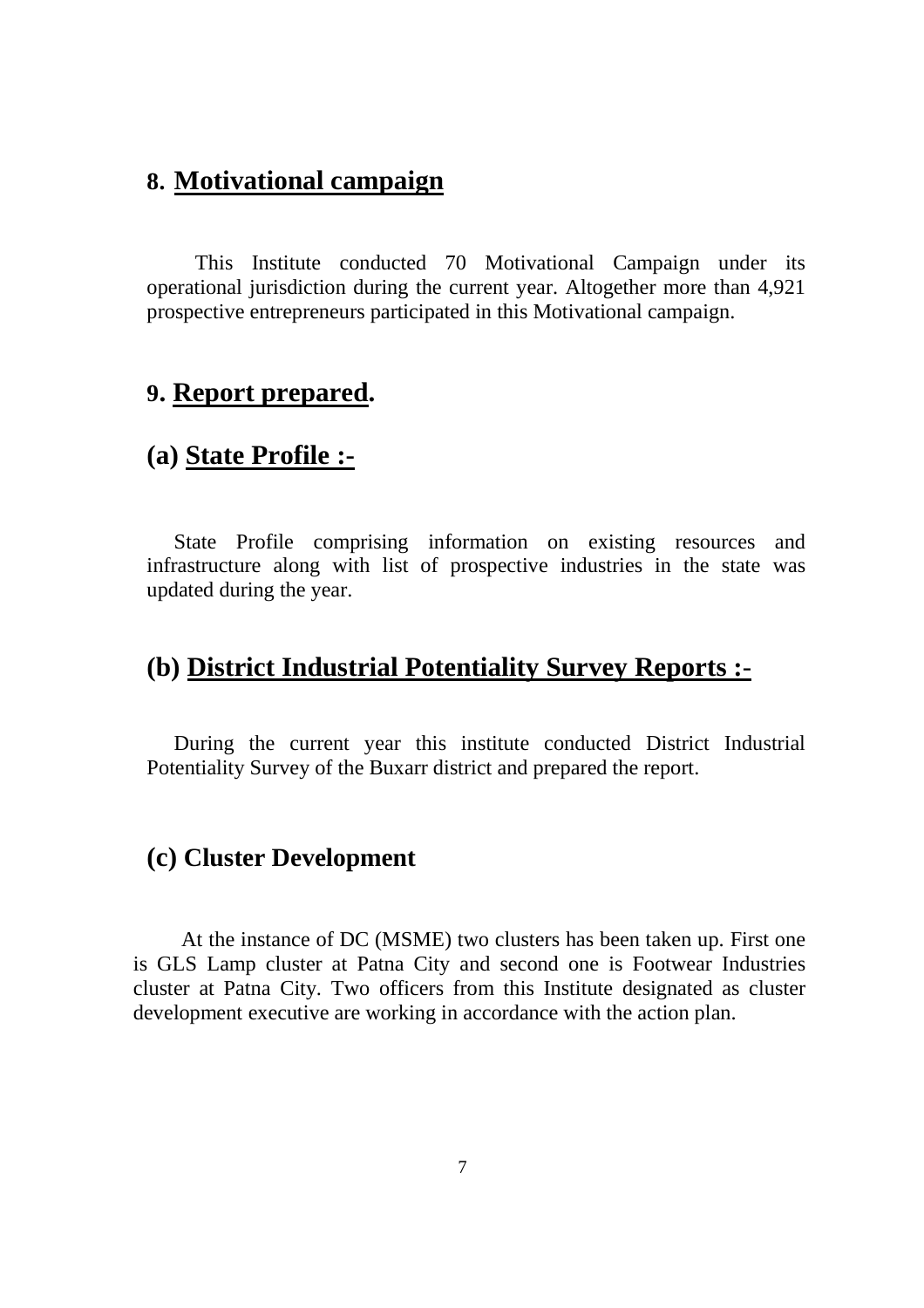# **10. Progress Report on Leather Footwear Cluster Patnacity For The Year 2011-12**

The leather Footwear Industry at Patnacity is one of the oldest and prestigious industry Cluster of Bihar. It is of national repute among Footwear Clusters. The main product of this cluster is Ladies and Gents Chappals, Sandals, Nagra and shoes made by hand. Its product is influencing life of the common people and is being used by all levels of people living in society. The main aim of the Cluster Development is to modernize the industry and make them self sustainable to cope with the standard of International market. The above Cluster is spread over in a radius of 3 Km and its is in unorganized sector. The Cluster is having more than 1500 units and over 10,000 artisans are involved in the production of Gents and Ladies Chappals, Nagra and shoes made out of Synthetic foam. They need to diversify the same by introducing leather.

The Ministry of Micro, Small and Medium Enterprises, Govt. of India has adopted the Cluster approach as a key strategy for enhancing the productivity and competitiveness as well as capacity building of small enterprises.

Major Stages of Cluster Developments are:-

- **1. Soft Intervention**
- **2. Hard Intervention**

MSME-DI, Patna adopted Leather Footwear Cluster Development Programme and completed soft intervention from 2008 to 2011. SPV is under process for submission of hard intervention.

# **10.1 Report on Two days Workshop on Technology Upgradation and Business Potentiality of Leather Footwear for Patnacity Leather Footwear Cluster under Cluster Development Programme**

On the request of Council for Leather Export, New Delhi, a two days workshop on Technology Up-gradation for Leather Footwear and Business Potentiality for the Leather Footwear Cluster in association with the SPV of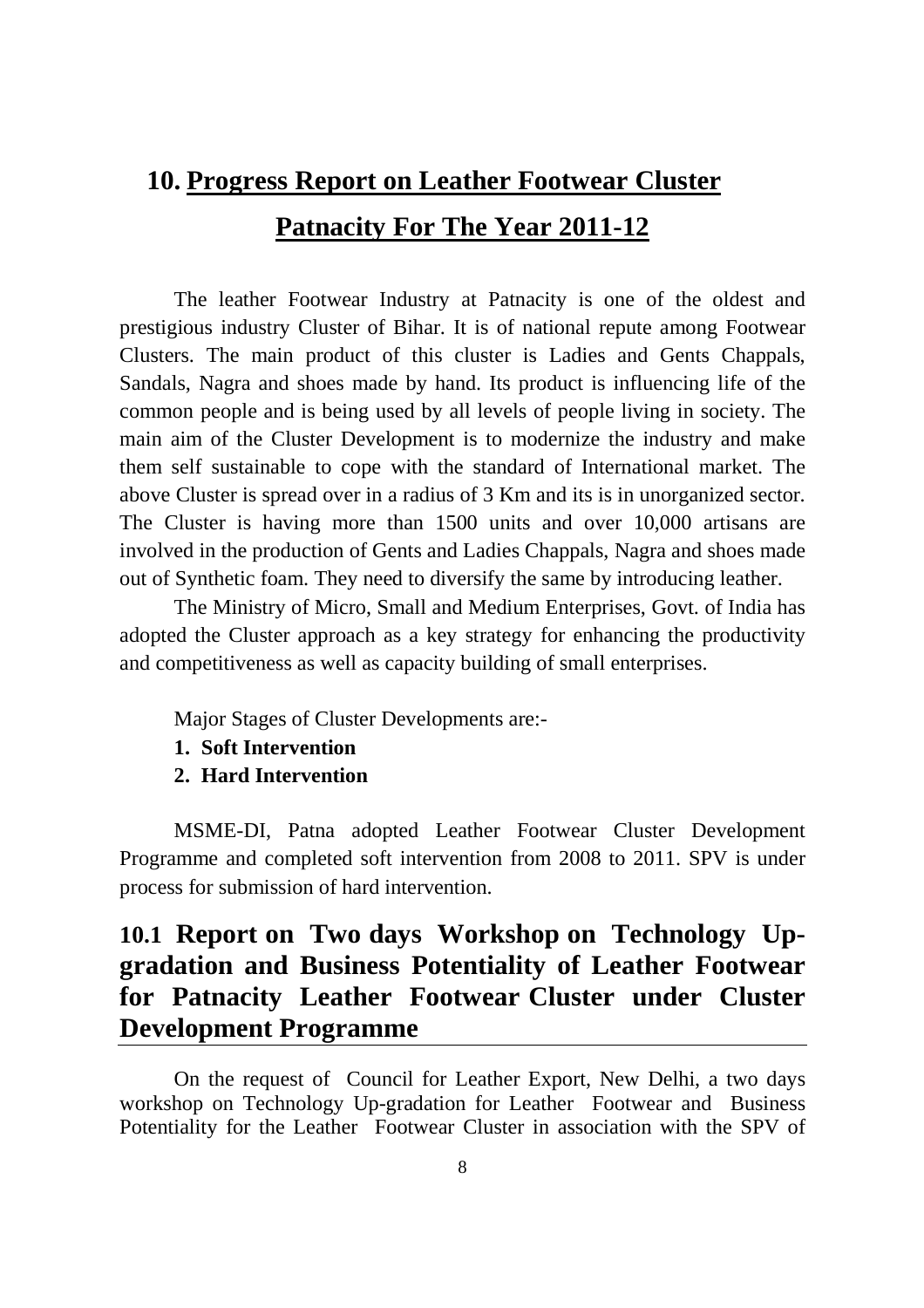leather Footwear Cluster i.e. Patnacity Footwear Association, Patnacity, Patna and Euroasia Footform, Agra was organized from 06/01/2012 to 07/01/2012 at Gauri Utsav Hall, Patna.

 In the first day of Workshop Sri Sanjay Kumar, Regional Director, Council For Leather Export, New Delhi, addressed the Footwear Entrepreneurs and spoke in details about the Quality and Technological input involved in the Footwear Industry needed for making the product exportable. Sri Sanatan Sahoo, Director, Central Footwear Training Institute, Agra in his all informative speech benefited the participants by making them aware of the ingredients necessary for making the Footwear Industry Competitive in the present global Market. In the Programme Sri Sunil Kumar Singh, Managing Director, Euroasia Foot Form, Agra briefed the Participants about the Technlogy and Quality of Last for Fashion trends. Sri Sanjeev Azad, Cluster Development Executive, MSME-DI, Patna, in his inspiration speech called upon the participants to adopt the modern techniques in the Manufacture of Leather Footwear, so that they can secure a niche in the arena of Leather Footwear World. Sri Naushad Elahi, president, Patnacity Footwear Association, Patnacity gave vot of Thanks.

 In the Second day of Workshop Sri Satish Kumar, Ex. Chief Minister of Bihar graced the occasion with generous presence and blessed the Participants with his inspirational speech and advised the Entrepreneurs to take advantage of the Central Govt. Schemes meant for the support and development of Footwear Cluster. Sri Sanatan Sahoo, Director, Central Footwear Training Institute, Agra narrated the benefits of Common Facility Centre through Hard Intervention. Industrialist Sri Sunil Kumar Singh shared the information about different kinds of last design and its measurement necessary for quality product of Leather Footwear. Sri D.K.Singh, Director, MSME-DI, Patna, in his electrifying speech apprised the participants about different Central Govt. Schemes and Market support for the beneficiaries and assured all short of help by MSME-DI, Patna to the cluster beneficiaries. Sri Mahfuj Ansari, General Manager, District Industries Centre, Patna also addressed the audience and assured the participants to facilitate the easy Registration of their units in the DIC. Sri Faiz Ahmad, Secretary, Patnacity Footwear Association, Patnacity gave Vote of Thanks.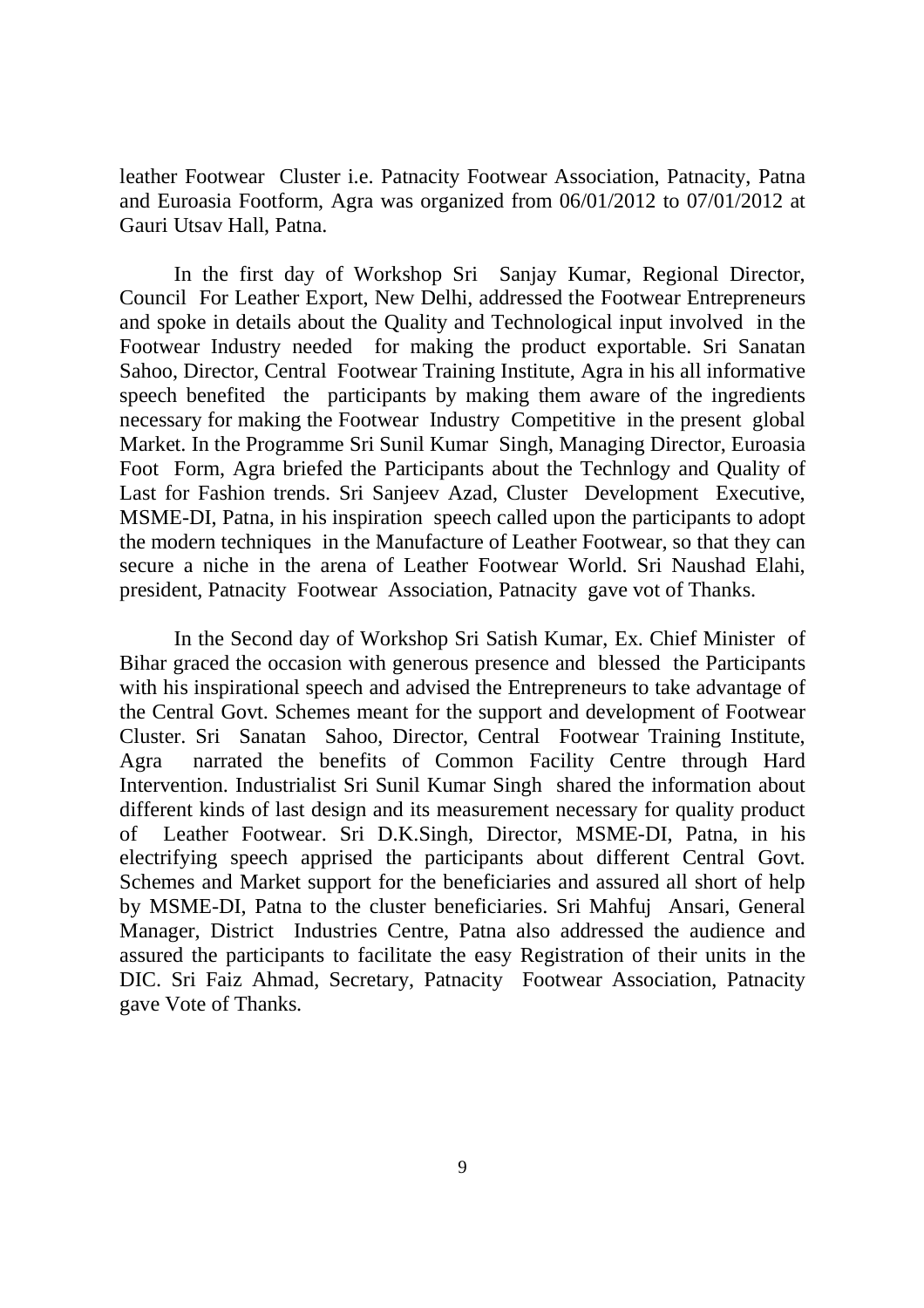#### **11. TRC** :

MSMEDI, Patna has developed a Technology Resource Centre (TRC) which has been functioning from  $1<sup>st</sup>$  October, 2001. It has its own technology sites http://msmedipatna.bih.nic.in, and has got MOUs. With other important technology sites of NSIC, TBSC, KCTU, NISIET, UNAPCT and other sites for providing latest technology to SMES.

### **12. OTHER ACTIVITIES**

#### **i) Activity relating to rehabilitation of sick SSI units**

 Director, MSMEDI.,Patna is Member Secretary of State Level Committee constituted for rehabilitation of sick SSI units in Bihar under the chairmanship of Director of Industries, Bihar, Patna. In the capacity of Member Secretary of this Committee this Institute coordinates the activities relating to rehabilitation of sick SSI units. State Level Committee meetings are convened on regular intervals in which cases of sick SSI units are placed for discussion and decision. Each case put up before the Committee is thoroughly examined in MSMEDI, Patna so that cases of viable units may be placed properly before the Committee. MSMEDI, Patna also undertakes follow up activities for rehabilitation of sick SSI units.

 During 2011-12 three meetings of State Level Apex Committee was held. Necessary follow up action has also been taken by this Institute in this connection.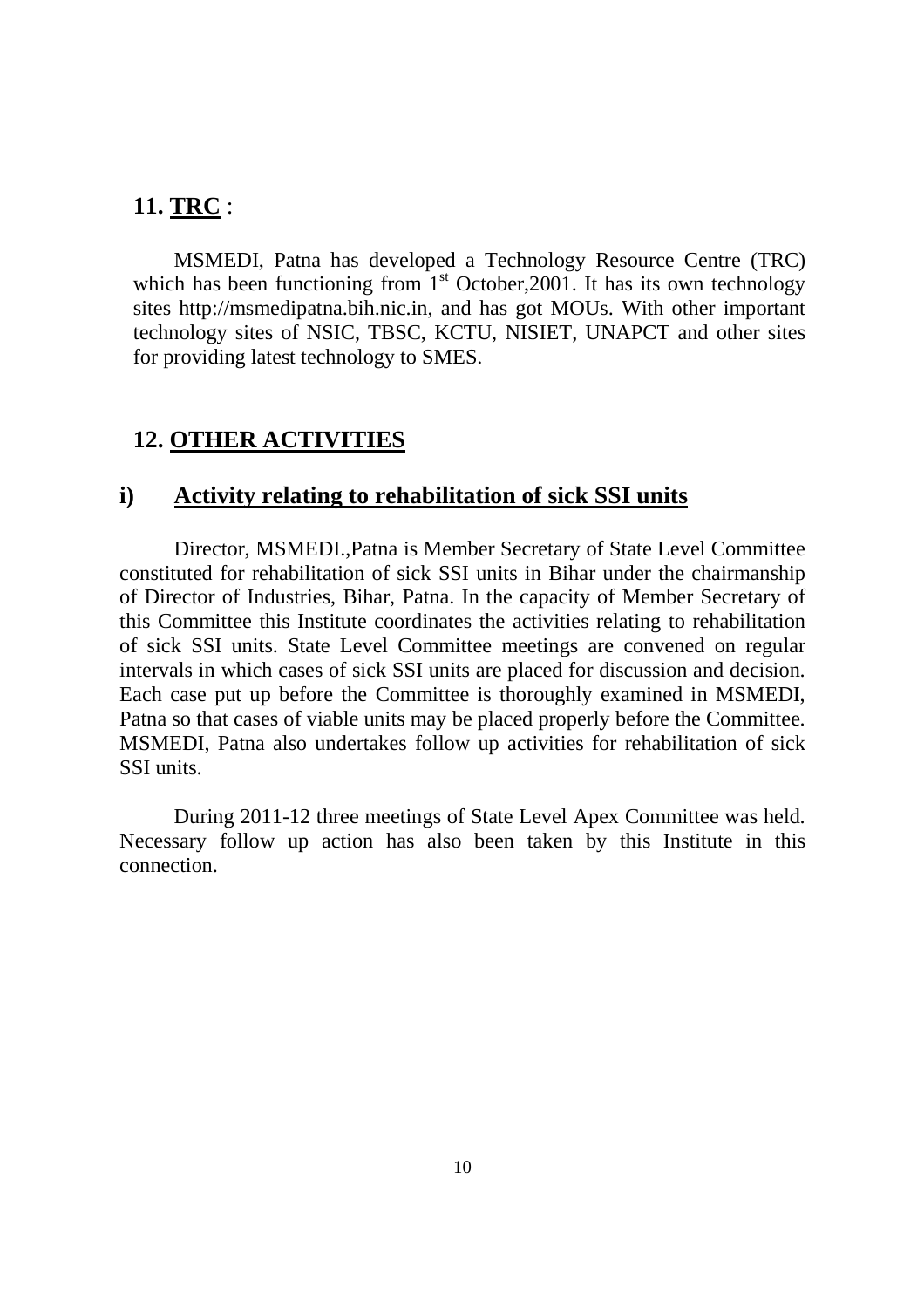# **ANNUAL PROGRESS REPORT (APR)**

#### **MSME-DI, PATNA YEAR : 2011-12**

.

| <b>SI</b><br>No. | Name of Programmes                | <b>Funds Allocated</b> | Targets<br>(MSEs) | Exp.  | <b>MSEs</b> | Cum. Exp. | Cum.<br><b>MSEs.</b> |
|------------------|-----------------------------------|------------------------|-------------------|-------|-------------|-----------|----------------------|
|                  | One-time Registration<br>fee(MDA) | 103125                 |                   |       |             | 41250     |                      |
|                  | One Time Recurring<br>Fees(NMCP)  | 34650                  |                   |       |             | 9000      |                      |
|                  | <b>NMCP Seminar</b>               | 60000                  |                   | 53505 | 43          | 53505     | 43                   |

#### **I. Progress Report of Bar Code Details:-**

#### **II. Progress Report of SENET Expenditure:-**

| SI<br>No. | <b>Amount Sanctioned for</b> | <b>Amount</b><br><b>Sanctioned</b> | <b>Expenditure</b><br>During the<br><b>Months</b> | <b>Cumulative</b><br><b>Amount</b> |
|-----------|------------------------------|------------------------------------|---------------------------------------------------|------------------------------------|
|           | AMC of PC, UPS               | 40000                              | 39900                                             | 39900                              |
| 2         | WEB. Maint.                  | 30000                              | 30000                                             | 30000                              |
| 3         | <b>Internet Connectivity</b> | 100000                             | 80853                                             | 80853                              |
| 4         | Contg.                       | 30000                              | 26750                                             | 26750                              |
| 5         | Hardware/Software            | 3000                               | 3000                                              | 3000                               |

#### **III. Progress Report Of Training Programmes :-**

| SI  | <b>Name Of Program</b> | <b>Target</b> | <b>Monthly Achievment</b><br>(During the Months) |                                   | <b>Cumulative Achievment</b><br>(up to Months) |                                   |  |
|-----|------------------------|---------------|--------------------------------------------------|-----------------------------------|------------------------------------------------|-----------------------------------|--|
| No. |                        |               | No of<br><b>Programmes</b>                       | No of<br>person<br><b>Trained</b> | No of<br><b>Programmes</b>                     | No of<br>person<br><b>Trained</b> |  |
|     | <b>ESDPs</b>           | 69            | 4                                                | 82                                | 69                                             | 1657                              |  |
| 2   | <b>EDPs</b>            | 13            | 2                                                | 41                                | 13                                             | 360                               |  |
| 3   | <b>BSDPs</b>           | 4             | 2                                                | 51                                | 4                                              | 114                               |  |
| 4   | <b>MDPs</b>            | 15            | 0                                                | 0                                 | 15                                             | 360                               |  |
| 5   | <b>SDPs</b>            | ⇁             | 3                                                | 15                                |                                                | 62                                |  |
| 6   | <b>IMCs</b>            | 70            | 6                                                | 551                               | 70                                             | 5004                              |  |
|     | Others                 | 1             |                                                  | 0                                 | 1                                              | 51                                |  |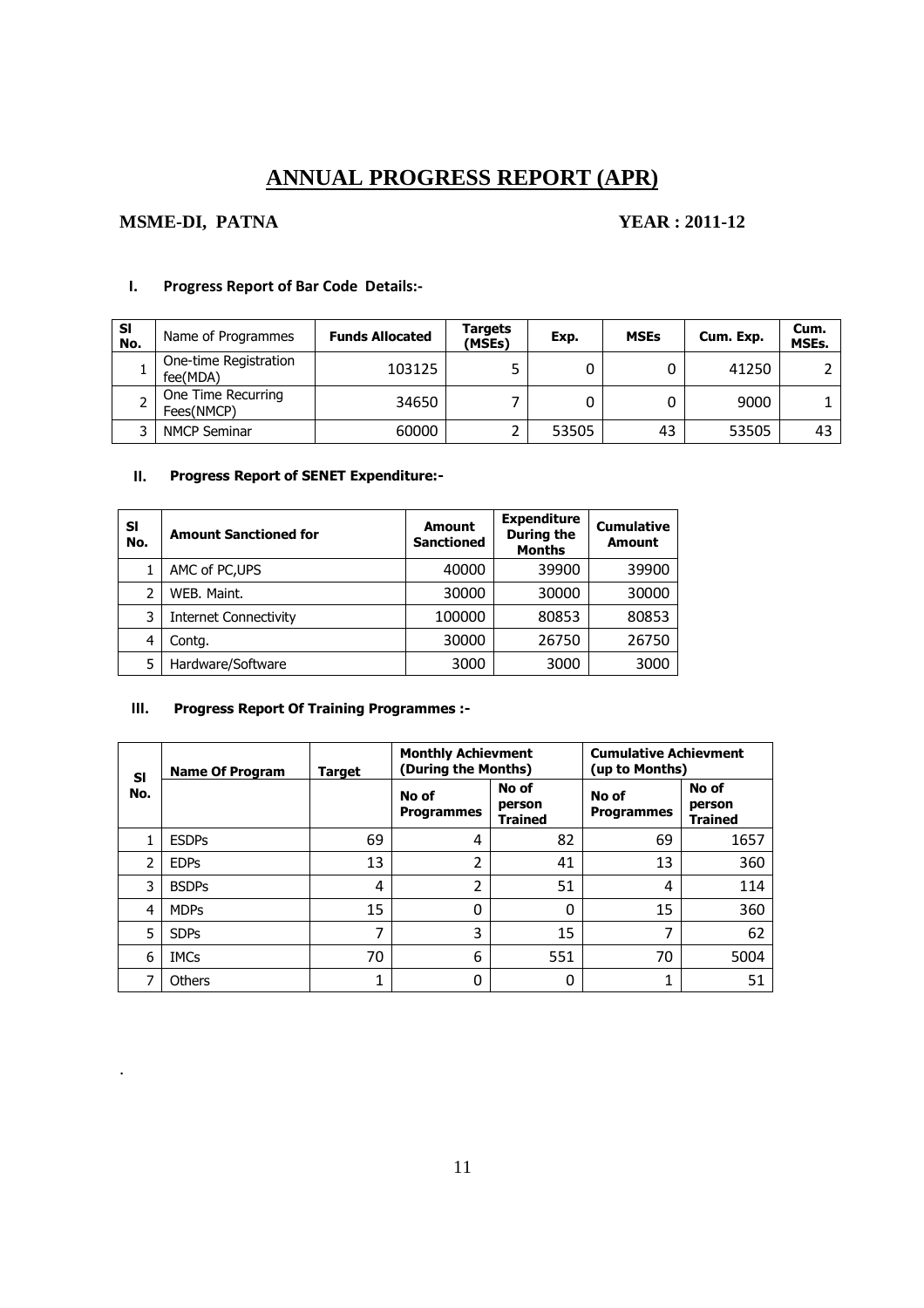#### **IV. Progress Status of ISO Application Received:-**

|           | <b>Name Of</b><br><b>Program</b> |                                                | Data of The Month                               |                            | <b>Cumulative Value</b>                        |                                                 |                                   |
|-----------|----------------------------------|------------------------------------------------|-------------------------------------------------|----------------------------|------------------------------------------------|-------------------------------------------------|-----------------------------------|
| SI<br>No. |                                  | No of<br><b>Application</b><br><b>Received</b> | No of<br><b>Application</b><br><b>Disbursed</b> | Amount<br><b>Disbursed</b> | No of<br><b>Application</b><br><b>Received</b> | No of<br><b>Application</b><br><b>Disbursed</b> | <b>Amount</b><br><b>Disbursed</b> |
|           | <b>GENERAL</b>                   |                                                |                                                 | 56250                      |                                                |                                                 | 95295                             |
|           | <b>NER</b>                       | 0                                              |                                                 |                            |                                                |                                                 |                                   |
|           | <b>SCP</b>                       | 0                                              |                                                 | 0                          |                                                |                                                 |                                   |
|           | TSP                              | 0                                              |                                                 |                            |                                                |                                                 |                                   |

#### **V. Progress Report of Vendor Development Programmes:-**

|   | <b>Name</b><br>SI<br>οf<br>Target<br>No.<br><b>Progra</b><br>mmes |   | <b>Monthly Data</b>                  |                                       |                                            | <b>Cumulative Data</b>                      |                                          |                                            |
|---|-------------------------------------------------------------------|---|--------------------------------------|---------------------------------------|--------------------------------------------|---------------------------------------------|------------------------------------------|--------------------------------------------|
|   |                                                                   |   | Number of<br><b>VDP</b><br>conducted | No of unit<br><b>Participat</b><br>ed | Amount<br><b>Reliased</b><br>(Expenditure) | <b>Number of</b><br><b>VDP</b><br>conducted | No of<br>unit<br><b>Participa</b><br>ted | Amount<br><b>Reliased</b><br>(Expenditure) |
|   | <b>NVDP</b>                                                       |   |                                      | 100                                   | 345000                                     |                                             | 100                                      | 345000                                     |
| ∍ | <b>SVDP</b>                                                       | 6 | 6                                    | 432                                   | 165000                                     | 6                                           | 432                                      | 165000                                     |
| っ | Total                                                             |   |                                      | 532                                   | 510000                                     | 7                                           | 532                                      | 510000                                     |

#### **VI. Progress Reports on Preparation of Reports:-**

| SI<br>No.      | <b>Name Of Program</b>                                                                       | <b>Target</b> | <b>Monthly</b><br><b>Achievment</b> | <b>Cumlative</b><br><b>Achievment</b> |
|----------------|----------------------------------------------------------------------------------------------|---------------|-------------------------------------|---------------------------------------|
| 1              | Project Profiles (New)                                                                       | 4             | 4                                   | 4                                     |
| $\overline{2}$ | Project Profiles (Updated)                                                                   | 5             | 4                                   | 5                                     |
| 3              | State Industrial Profile                                                                     | 1             | 1                                   | 1                                     |
| 4              | Distict Indl. Potenial                                                                       | 1             |                                     | 1                                     |
| 5              | Unit provided Intensive Technical<br>Consultancy (Please give brief write-<br>up separately) | 1             | O                                   |                                       |
| 6              | <b>Status Report</b>                                                                         | 1             | 1                                   |                                       |
| 7              | Library                                                                                      | 0             | O                                   | U                                     |
| 8              | Marketing Assistance                                                                         | 0             | O                                   | U                                     |
| 9              | <b>SENET</b>                                                                                 | 0             | 0                                   | n                                     |
| 10             | Detail Project Report                                                                        | 1             |                                     |                                       |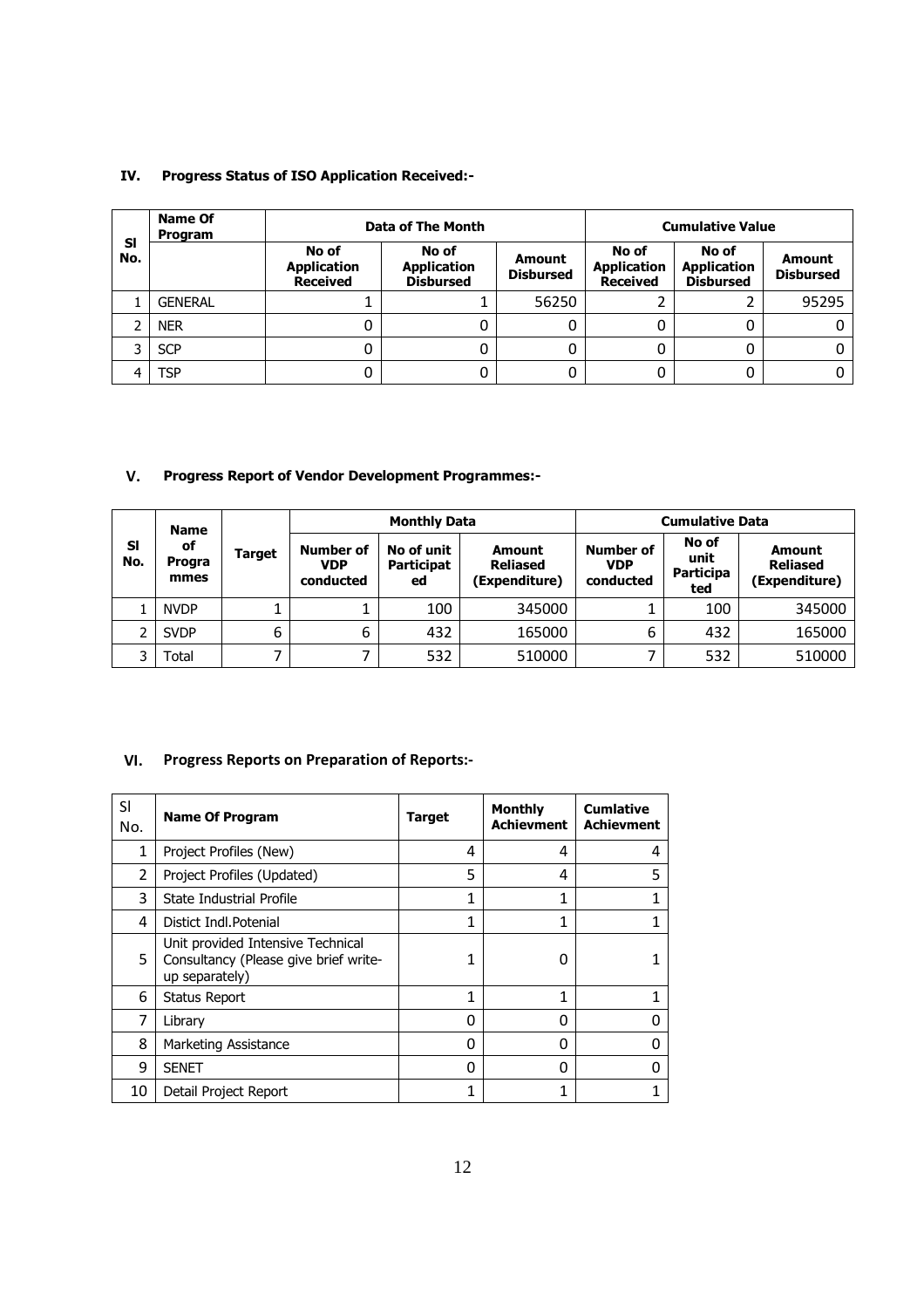#### **VII. Progress Report Of Special Programmes:-**

| S.No           | <b>Name Of Program</b>                           | Target       | No of<br><b>Programmes</b><br><b>During The</b><br>month | No .of<br><b>Participants</b><br><b>During The</b><br>month | No of<br><b>Programmes</b><br>up to the<br>Month | No .of<br><b>Participants</b><br>up to the<br>Month |
|----------------|--------------------------------------------------|--------------|----------------------------------------------------------|-------------------------------------------------------------|--------------------------------------------------|-----------------------------------------------------|
| $\mathbf{1}$   | Sensitization programme on WTO                   |              |                                                          | 45                                                          | 1                                                | 45                                                  |
| $\overline{2}$ | Awareness Programme on Bio<br>Technology         | ი            | O                                                        | 0                                                           | 0                                                | 0                                                   |
| 3              | Programmes on Packaging for<br>Exports           |              |                                                          | 26                                                          | $\mathbf{1}$                                     | 26                                                  |
| 4              | Programmes on Bar coding                         | 2            | 2                                                        | 43                                                          | 2                                                | 43                                                  |
| 5              | Awareness Programme on Cluster                   | 0            | 0                                                        | 0                                                           | $\Omega$                                         | 0                                                   |
| 6              | Awareness Programme on credit<br>Guarntee Scheme | 0            | <sup>0</sup>                                             | 0                                                           | $\Omega$                                         | 0                                                   |
|                | Sensitization programme on IPR                   | 2            | 1                                                        | 215                                                         | 2                                                | 345                                                 |
| 8              | Awareness Programme on TEQUP/<br>OMS-OTT         | 2            | 2                                                        | 145                                                         | 2                                                | 145                                                 |
| 9              | Awareness Programme on CLCSS                     | <sup>0</sup> | $\Omega$                                                 | 0                                                           | $\Omega$                                         | <sup>0</sup>                                        |
| 10             | Seminar on VSBK                                  | 0            | 0                                                        | 0                                                           | 0                                                | 0                                                   |

#### **VIII. Revenue Earning Statement:-**

| S.No           | <b>Name Of Program</b>                                  | <b>Total</b> | Cum.Total |
|----------------|---------------------------------------------------------|--------------|-----------|
| $\mathbf{1}$   | Common facility workshop revenue                        | 8176         | 78100     |
| $\overline{2}$ | Sale of trainee products                                | 0            | 0         |
| 3              | SDP (regular courses/SDP<br>specialized hi tech courses | 7500         | 73000     |
| 4              | EDP training fee                                        | 1800         | 24250     |
| 5              | MDP training fee                                        | 0            | 91200     |
| 6              | Seminar fees                                            | 0            | 0         |
| 7              | Capacity assessment and consultancy                     | 0            | 6000      |
| 8              | Project appraisals                                      | 0            | 0         |
| 9              | Sick unit studies                                       | 0            | 0         |
| 10             | Inplant studies                                         | 0            | 0         |
| 11             | Surveys                                                 | 0            | 0         |
| 12             | <b>Energy Audits</b>                                    | 0            | 0         |
| 13             | NSIC Regn./ GSPP                                        | 0            | 19000     |
| 14             | <b>PD Accounts</b>                                      | 0            | 8313      |
| 15             | Sale of publications                                    | 0            | 0         |
| 16             | <b>Information Technology</b>                           | 0            | 0         |
| 17             | Others                                                  | 519000       | 519000    |
| 18             | <b>Total</b>                                            | 536476       | 818863    |